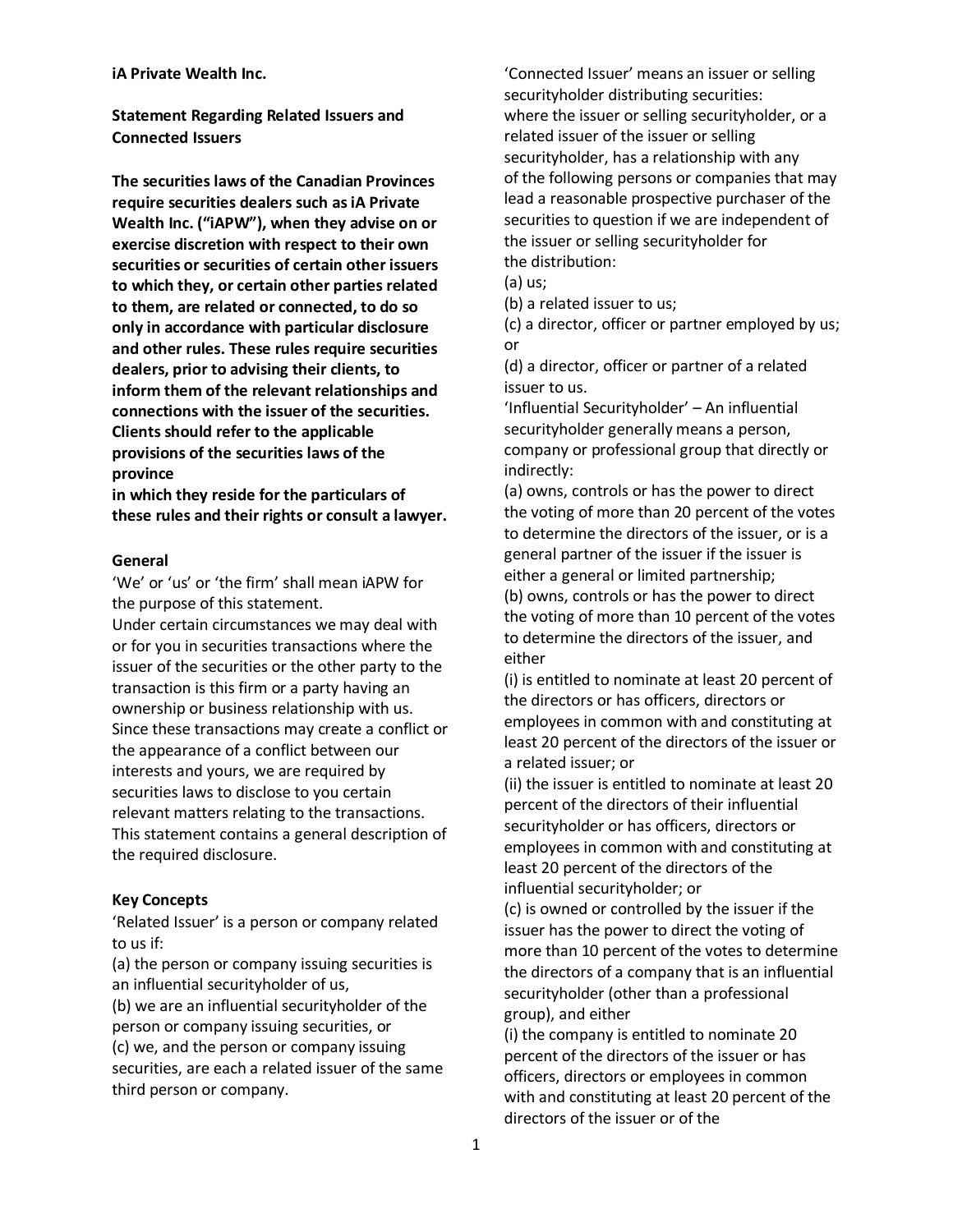### related issuer; or

(ii) the issuer, together with its related issuers, is entitled to nominate at least 20 percent of the directors of the company or has officers, directors or employees in common with and constituting at least 20 percent of the directors of the company.

#### **Required Disclosure**

 issuer. We must also make disclosure to you We must make certain disclosures where we advise you, or exercise discretion on your behalf with respect to securities issued by us, by a related issuer or, in the course of a distribution, by a connected issuer. In these situations, we must disclose either our relationship with the issuer of the securities, or that we are the where we know or should know that, as a result of our acting as your dealer, or of our exercising discretion on your behalf, securities will be purchased from or sold to us (as principal), a related issuer or, in the course of a distribution, a connected issuer.

The following is a list of the time and manner in which these disclosures must be made: (a) Where we exercise discretion to buy or sell securities for your account, the required disclosures will be contained in a statement which we prepare and send to you and we will obtain your prior specific and informed written consent.

(b) Where we advise you with respect to the purchase or sale of securities, the disclosure must be made prior to our giving advice, either through the receipt of this statement or otherwise.

In addition, where we exercise discretion under your authority in the purchase or sale of securities for your account, we may not exercise that discretion for the types of transactions described above unless we have obtained your prior specific and informed written consent. We may, from time to time, be deemed to be related or connected to one or more issuers for the purpose of the disclosure and other rules of the securities laws referred to above. We may have acted, and are prepared to continue to act, as a dealer with respect to securities of such related or connected issuers and to

provide the full range of services customarily provided by us in respect of securities of other issuers. We shall carry out such services in the ordinary course of our business in accordance with our usual practices and procedures and in accordance with all applicable disclosure and other regulatory requirements.

iAPW has a relationship with the companies listed in this statement. iAPW, its directors, officers, partners, sales staff or other employees may from time to time provide to you advice about a security issued or managed by those listed companies.

If you wish further information concerning the relationship between the firm and those listed companies, please contact us. This 'Statement Regarding Related Issuers and Connected Issuers' is updated annually.

# **Additional Disclosure**

iAPW does not allow registrants that are directors, officers or partners of outside companies to give any financial advice on the outside companies of which the registrant is a director, officer or partner. iAPW will notify all clients of the registrant in writing of the registrant's conflict of interest.

#### **Related and/or Connected Issuers**

The following entities are related and/or connected issuers to iAPW or who, by reason of its relationship with Industrial Alliance Insurance and Financial Services Inc. ("Industrial Alliance") or one of its subsidiaries, may be deemed to be related and/or connected to iAPW.

# **Industrial Alliance Insurance and Financial Services Inc.**

 Industrial Alliance wholly owns iAPW. Industrial Alliance is a publicly-traded company listed on the TSX (IAG). Industrial Alliance is a Canadian insurance company with a diversified business ranging from wealth management to group pensions.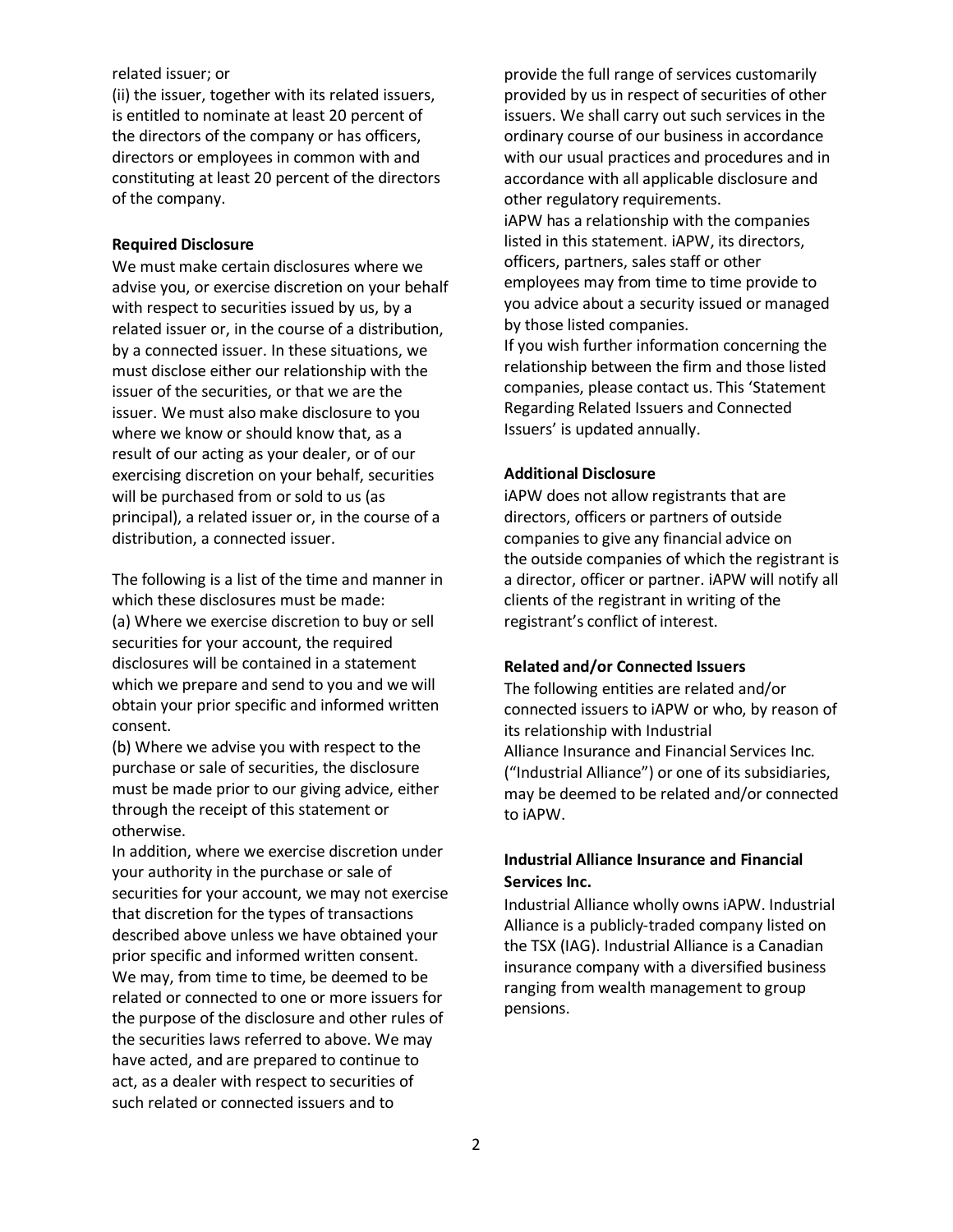# **IA Clarington Investments Inc.**

 **Inc.** Each of the following investment funds, as well as those investment funds generally referred to below but not listed, is a mutual fund trust or mutual fund corporation managed by IA Clarington Investments Inc. ("IA Clarington"). IA Clarington has retained the services of **Industrial Alliance Investment Management** 

("IAIM") to act as the adviser (portfolio manager) of all such investment funds. IA Clarington and IAIM are affiliates of iAPW:

- IA Wealth Balanced Portfolio
- **. IA Wealth Conservative Portfolio**
- **.** IA Wealth Growth Portfolio
- **. IA Wealth High Growth Portfolio**
- IA Wealth Moderate Portfolio
- **. IA Wealth Core Bond Pool**
- IA Wealth Enhanced Bond Pool

 Clarington", which readily identifies them as Please note that this statement does not list other investment funds containing the name "IA related to IA Clarington.

# **Statement of Related Registrants**

 Securities laws require that where a registrant has a principal shareholder, officer or director that is a principal shareholder, officer or director of another registrant, the first registrant must disclose to its customers the details of the relationship(s) and the policies and procedures adopted to minimize the potential for conflict of interest resulting from such relationship(s).

iAPW is registered: (a) in all provinces and territories of Canada, including in Ontario under the Securities Act (Ontario) (the "Act"), as a dealer in the category of investment dealer; and (b) in Quebec as a derivates dealer. iAPW is related to the following registrants by virtue of each having Industrial Alliance as a direct or indirect holder of 10% or more of their voting securities, and in certain cases, by virtue of having directors and/or officers in common:

Authority as a broker-dealer. **IA Securities (USA) Inc**. is registered under applicable securities laws in the United States of America with the Financial Industry Regulatory

 IAIM is registered: (a) in Alberta, British counsel and commodity trading manager; and; Each of the Gollowing investment funds, a swell **AC** Larington is registered: (a) in all provinces of the Clarington is relatively by the claring properties of the claring in the claring of the claring in the claring of th Canada, including under the Act, as an advisor in the category of portfolio manager; (b) in Quebec, Ontario and Nova Scotia as an investment fund manager; and (c) in Quebec and Ontario as an exempt market dealer. Columbia, Manitoba, New Brunswick, Nova Scotia, Quebec, Saskatchewan and Ontario under the Act as an advisor in the category of portfolio manager; (b) in Ontario under the Act as commodity trading (c) in Quebec as derivatives portfolio manager and investment fund manager.

**Investia Financial Services Inc.** is registered: (a) in all provinces of Canada and all territories, including under the Act, as a dealer in the categories of exempt market dealer and mutual fund dealer; and (b) in Quebec as a scholarship plan dealer and restricted dealer.

# **Forstrong Global Asset Management Inc.** is

 registered (a) in Alberta, British Columbia, Newfoundland and Labrador, Ontario and Manitoba, New Brunswick, Northwest Territories, Nova Scotia, Ontario, Quebec and Saskatchewan as an advisor in the category of portfolio manager; (b) in British Columbia, Quebec as an investment fund manager; and (c) in Alberta, British Columbia, Ontario and Quebec as an exempt market dealer.

 **FIN-XO Securities Inc.** is registered in Quebec as and contractual provisions respecting any a dealer in the category of investment dealer. iAPW generally carries on its activities independent of the other registrants affiliated with iAPW. However, from time to time there may be certain cooperative business arrangements between it and the other registrants, such as arrangements relating to introduction of clients, distribution of products or administrative support. In addition to applicable regulatory provisions business arrangements that may exist between iAPW and the other registrants, the directors,